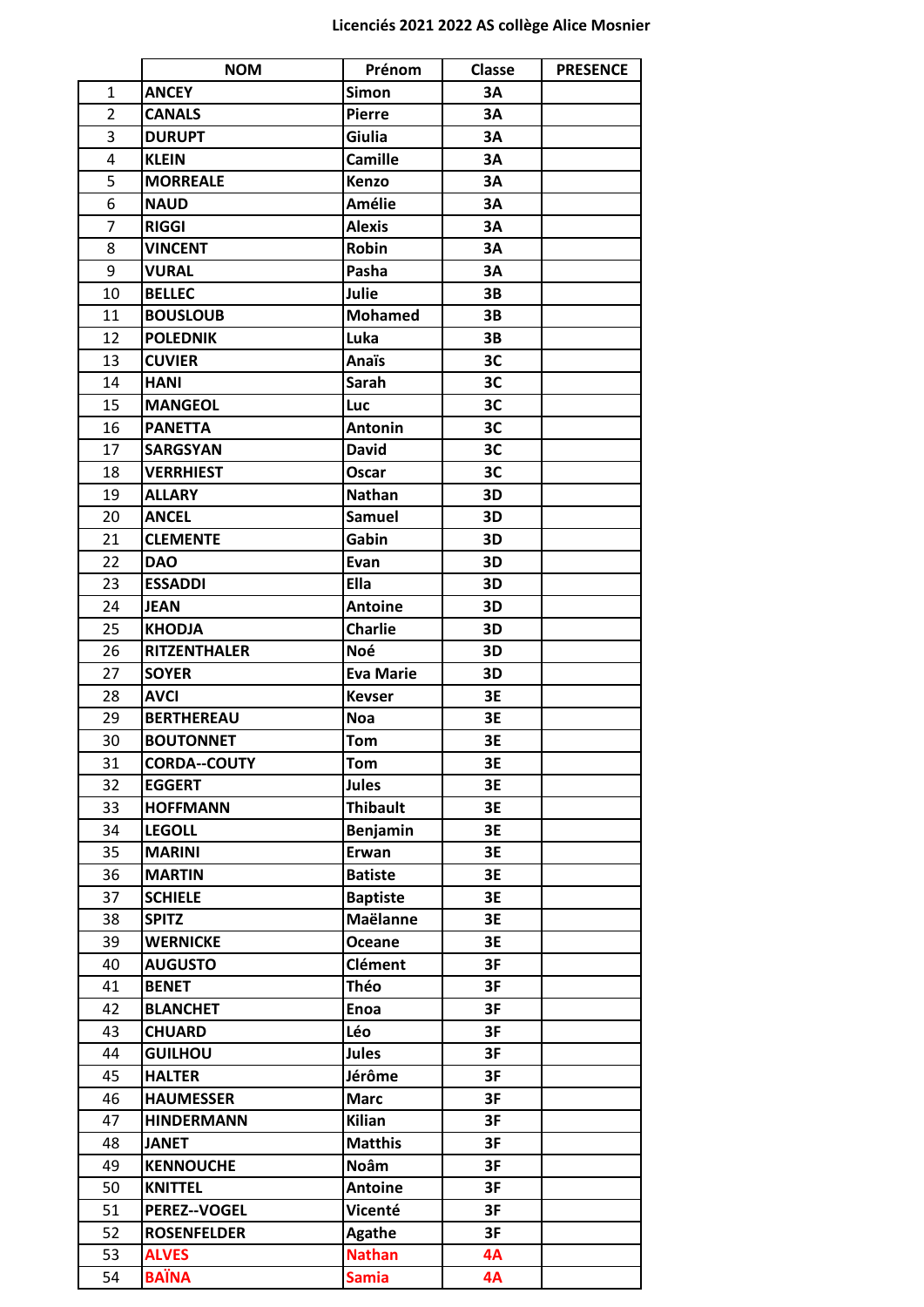| 55  | <b>FUCHS</b>             | <b>Jeanne</b>   | 4A        |  |
|-----|--------------------------|-----------------|-----------|--|
| 56  | <b>HERZOG</b>            | <b>Eliot</b>    | 4A        |  |
| 57  | <b>LESELLIER</b>         | <b>Ethan</b>    | 4A        |  |
| 58  | <b>QUESNEL</b>           | <b>Brieuc</b>   | 4A        |  |
| 59  | <b>RIVET</b>             | Léo             | 4A        |  |
| 60  | <b>VUILLEMIN</b>         | <b>Arthur</b>   | 4A        |  |
| 61  | <b>AUBRY</b>             | <b>Clément</b>  | 4B        |  |
| 62  | <b>BONIN</b>             | <b>Thomas</b>   | 4B        |  |
| 63  | <b>FOECHTERLE</b>        | <b>Arno</b>     | 4B        |  |
| 64  | <b>GOURMEZ--GRAVOUIL</b> | Raphaël         | 4B        |  |
| 65  | <b>HAEFFELE</b>          | Loïc            | 4B        |  |
| 66  | <b>HALTER</b>            | <b>Lucie</b>    | 4B        |  |
| 67  | <b>HEITZMANN - PETIT</b> | <b>Ethan</b>    | 4B        |  |
| 68  | <b>KUCHLY</b>            | Léane           | 4B        |  |
| 69  | <b>OLIVIER</b>           | <b>Maxime</b>   | 4B        |  |
| 70  | <b>RAEHM--WURTH</b>      | Lana            | 4B        |  |
| 71  | <b>RITZENTHALER</b>      | <b>Noah</b>     | 4B        |  |
| 72  | <b>SALES</b>             | <b>Clément</b>  | 4B        |  |
| 73  | <b>SCHMITT</b>           | <b>Baptiste</b> | 4B        |  |
| 74  | <b>SCHOENSTEIN</b>       | <b>Ludovic</b>  | 4B        |  |
| 75  | <b>ZIMMERMANN</b>        | <b>Tom</b>      | 4B        |  |
| 76  | <b>ARNOLD</b>            | <b>Basile</b>   | 4C        |  |
| 77  | <b>CARRILLO</b>          | <b>Valentin</b> | 4C        |  |
| 78  | <b>COTTINEAU</b>         | <b>Ugo</b>      | 4C        |  |
| 79  | <b>DELOIRE</b>           | <b>Clément</b>  | 4C        |  |
| 80  | <b>FREY</b>              | <b>Emma</b>     | 4C        |  |
| 81  | <b>GUTH</b>              | <b>Louise</b>   | 4C        |  |
| 82  | <b>MONNIER</b>           | <b>Alix</b>     | 4C        |  |
| 83  | <b>MORAND</b>            | <b>Arthur</b>   | 4C        |  |
| 84  | <b>SIMONIN</b>           | <b>Clement</b>  | 4C        |  |
| 85  | <b>BRUCKERT</b>          | <b>Florian</b>  | 4D        |  |
| 86  | <b>DEMOUCHE</b>          | <b>Kylian</b>   | 4D        |  |
| 87  | <b>GARCIA</b>            | <b>Thibaut</b>  | 4D        |  |
| 88  | <b>GISSLER</b>           | <b>Bastien</b>  | 4D        |  |
| 89  | LECOLE--VOGEL            | <b>Elwen</b>    | 4D        |  |
| 90  | <b>MARTIN</b>            | <b>Emelyne</b>  | 4D        |  |
| 91  | <b>OBRECHT</b>           | <b>Pierre</b>   | 4D        |  |
| 92  | <b>PICHOT</b>            | <b>Justin</b>   | 4D        |  |
| 93  | <b>RODECK</b>            | <b>Timothée</b> | 4D        |  |
| 94  | <b>SCHMIDT</b>           | <b>Lucie</b>    | 4D        |  |
| 95  | <b>SERY</b>              | <b>Emilien</b>  | 4D        |  |
| 96  | <b>WEIMAR</b>            | <b>Cyrielle</b> | 4D        |  |
| 97  | <b>BONNEVILLE</b>        | <b>Aymeric</b>  | 4E        |  |
| 98  | <b>BRUCKER</b>           | <b>Charles</b>  | <b>4E</b> |  |
| 99  | <b>CADE</b>              | <b>Lucille</b>  | <b>4E</b> |  |
| 100 | <b>GROTTO--DOMAS</b>     | <b>Martin</b>   | 4E        |  |
| 101 | <b>HECKLY--MIOT</b>      | <b>Evan</b>     | <b>4E</b> |  |
| 102 | <b>KACZMAREK</b>         | <b>Mathys</b>   | 4E        |  |
| 103 | <b>LECOLE--VOGEL</b>     | <b>Kenan</b>    | <b>4E</b> |  |
| 104 | <b>MEYER</b>             | <b>Athénaïs</b> | 4E        |  |
| 105 | <b>MEYER</b>             | Lyam            | 4E        |  |
| 106 | <b>MURATORI</b>          | Luca            | <b>4E</b> |  |
| 107 | <b>PETER</b>             | <b>Erine</b>    | 4E        |  |
| 108 | <b>TOUSSAINT</b>         | <b>Yanis</b>    | 4E        |  |
| 109 | <b>BAUER</b>             | <b>Naël</b>     | 4F        |  |
| 110 | <b>COUTINHO</b>          | <b>Tom</b>      | 4F        |  |
|     |                          |                 | 4F        |  |
| 111 | <b>DANNER</b>            | Lili            |           |  |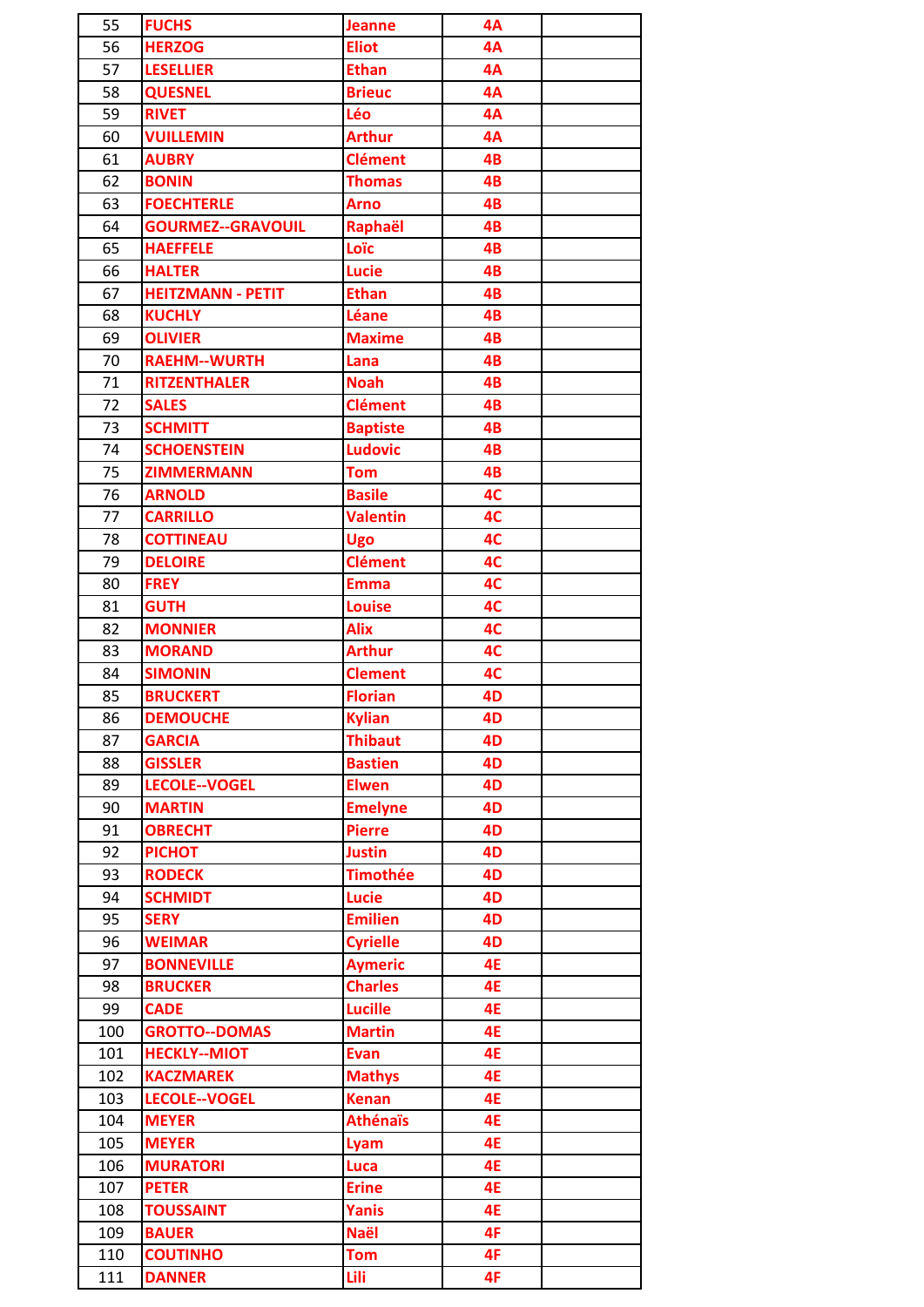| 112        | <b>FOECHTERLE</b>                  | <b>Dilhan</b>               | 4F              |  |
|------------|------------------------------------|-----------------------------|-----------------|--|
| 113        | <b>HEINRICH</b>                    | <b>Louis</b>                | 4F              |  |
| 114        | <b>HERICOURT--BERNIGAUD</b>        | <b>Shanon</b>               | 4F              |  |
| 115        | <b>KLOEPFER</b>                    | <b>Mathis</b>               | 4F              |  |
| 116        | <b>LARSKI</b>                      | <b>Côme</b>                 | 4F              |  |
| 117        | <b>MULNET-SENOT</b>                | <b>Mathéo</b>               | 4F              |  |
| 118        | <b>PARAUTA</b>                     | <b>Corentin</b>             | 4F              |  |
| 119        | <b>POISARD</b>                     | <b>Margot</b>               | 4F              |  |
| 120        | <b>STOECKLIN</b>                   | <b>Quentin</b>              | 4F              |  |
| 121        | <b>STOTZER</b>                     | <b>Baptiste</b>             | 4F              |  |
| 122        | <b>BERNARD</b>                     | <b>Mathis</b>               | 4G              |  |
| 123        | <b>BOSCHAT--NADAL</b>              | <b>Matis</b>                | 4G              |  |
| 124        | <b>DELBOIS</b>                     | <b>Zachary</b>              | 4G              |  |
| 125        | <b>HAUSS</b>                       | Eléa                        | 4G              |  |
| 126        | <b>HESS</b>                        | <b>Arthur</b>               | 4G              |  |
| 127        | <b>LUDMANN - CUVEELE</b>           | <b>Kenzo</b>                | 4G              |  |
| 128        | <b>MARQUES</b>                     | <b>Jonas</b>                | 4G              |  |
| 129        | <b>PICHON</b>                      | <b>Jordan</b>               | 4G              |  |
| 130        | <b>SCHIRMANN</b>                   | <b>Emre</b>                 | 4G              |  |
| 131        | <b>SCHMITT</b>                     | <b>Maxime</b>               | 4G              |  |
| 132        | <b>BATISTA DOS SANTOS</b>          | <b>Cristiano</b>            | <b>5A</b>       |  |
| 133        | <b>BONHOMME</b>                    | <b>Gabin</b>                | <b>5A</b>       |  |
| 134        | <b>BOYER</b>                       | <b>Baptiste</b>             | <b>5A</b>       |  |
| 135        | <b>COSTANZO</b>                    | <b>Giuseppe</b>             | <b>5A</b>       |  |
| 136        | <b>DURUPT</b>                      | <b>Sara</b>                 | <b>5A</b>       |  |
| 137        | <b>FADHEL</b>                      | Lyna                        | <b>5A</b>       |  |
| 138        | <b>KRAUSE</b>                      | <b>Florine</b>              | <b>5A</b>       |  |
| 139        | <b>IBACH-CASPAR</b>                | <b>Faustine</b>             | <b>5B</b>       |  |
| 140        | <b>JUNG</b>                        | <b>Claire</b>               | <b>5B</b>       |  |
| 141        | <b>RICHARD</b>                     | <b>Clémence</b>             | <b>5B</b>       |  |
| 142        | <b>SCHAEFFER</b>                   | <b>Arnaud</b>               | <b>5B</b>       |  |
| 143        | <b>CASOTTI</b>                     | Anna                        | 5C              |  |
| 144        | <b>CORNOLTI</b>                    | <b>Lilly-Rose</b>           | 5C              |  |
| 145        | <b>ERDINGER</b>                    | <b>Gabriel</b>              | 5C              |  |
| 146        | <b>ESSADDI</b>                     | <b>Isra</b>                 | 5C              |  |
| 147        | <b>HALBMEYER</b>                   | <b>Thomas</b>               | 5C              |  |
| 148        | <b><i>JAMAÏ</i></b>                | <b>Sarah</b>                | 5C              |  |
| 149        | <b>SCHULTZ</b>                     | <b>Alice</b>                | 5C              |  |
| 150        | <b>SEILER</b>                      | <b>Manon</b>                | 5C              |  |
| 151        | <b>VICQ</b>                        | <b>Saraan</b>               | 5C              |  |
| 152        | <b>ZETTING</b>                     | <b>Jules</b>                | 5C              |  |
| 153        | <b>CAUDE</b>                       | <b>Elsa</b>                 | 5D              |  |
| 154        | <b>DE MOURA</b>                    | <b>Chloé</b>                | <b>5D</b>       |  |
| 155        | <b>DUNEMANN</b>                    | <b>Noa</b><br><b>Nathan</b> | 5D<br><b>5D</b> |  |
| 156<br>157 | <b>FRIEH</b><br><b>GOETTELMANN</b> | <b>Elia</b>                 | 5D              |  |
| 158        | <b>LE FOUEST</b>                   | <b>Ewan</b>                 | <b>5D</b>       |  |
| 159        | <b>MARTIN</b>                      | <b>Lucas</b>                | <b>5D</b>       |  |
| 160        | <b>ROBERT</b>                      | <b>Noah</b>                 | 5D              |  |
| 161        | <b>SOYER</b>                       | <b>Lucas</b>                | <b>5D</b>       |  |
| 162        | <b>STEIB</b>                       | <b>Maëline</b>              | 5D              |  |
| 163        | <b>DONGIOVANNI</b>                 | <b>Tom</b>                  | <b>5E</b>       |  |
| 164        | <b>KOCH</b>                        | <b>Lukas</b>                | <b>5E</b>       |  |
| 165        | <b>PANKUTZ</b>                     | <b>David</b>                | <b>5E</b>       |  |
| 166        | <b>ALBAYRAK</b>                    | <b>Kaan</b>                 | 5F              |  |
| 167        | <b>BACH-BISCHOFF--CHIARADI/Léo</b> |                             | 5F              |  |
| 168        | <b>BERTAL</b>                      | <b>Sewan</b>                | 5F              |  |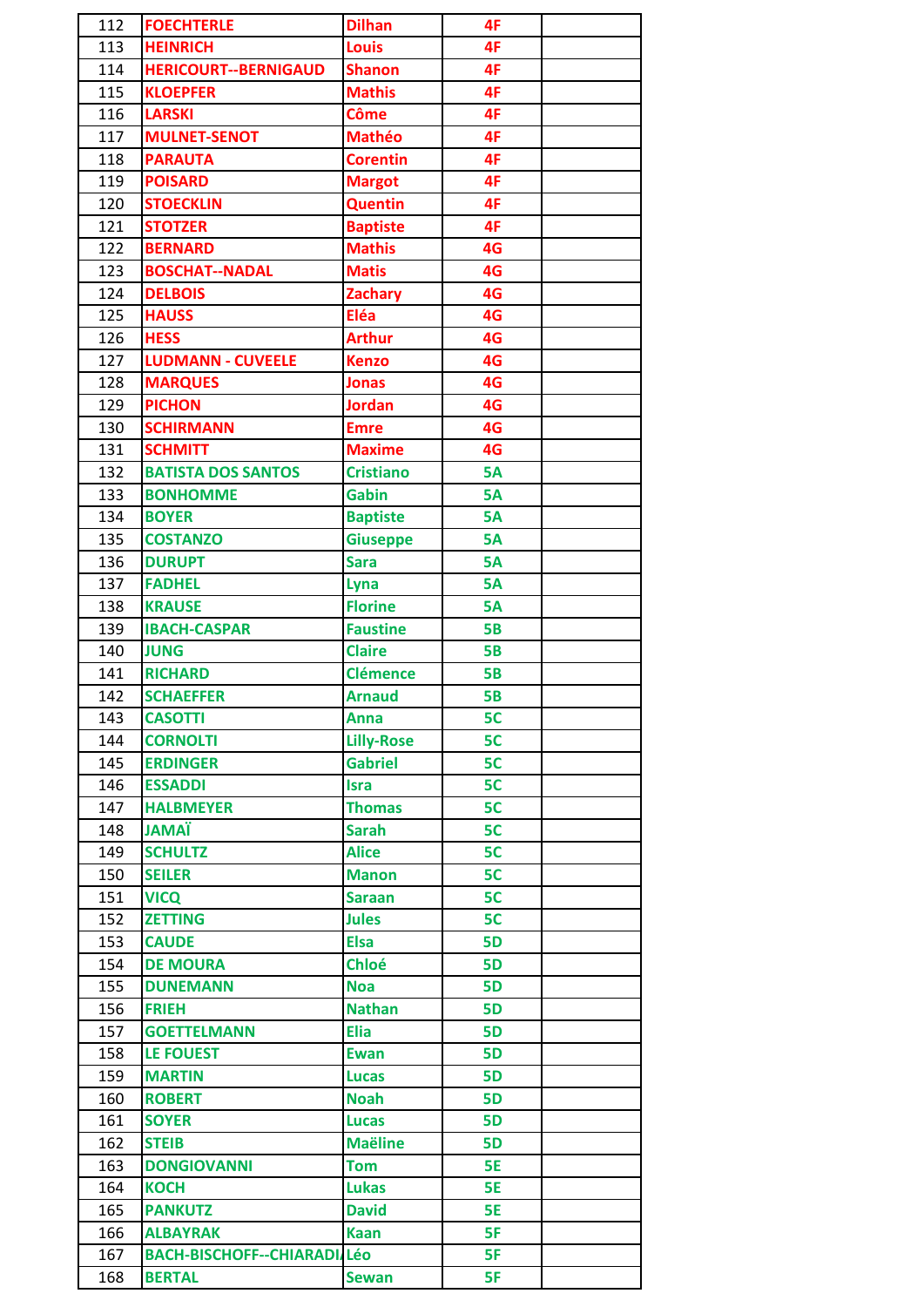| 169 | <b>BLANCHE</b>          | Joan            | 5F |  |
|-----|-------------------------|-----------------|----|--|
| 170 | <b>CAUDE</b>            | Zoé             | 5F |  |
| 171 | <b>CLEF</b>             | <b>Emma</b>     | 5F |  |
| 172 | <b>GÜNDÜZ</b>           | <b>Raziye</b>   | 5F |  |
| 173 | <b>HEIL</b>             | <b>Manon</b>    | 5F |  |
| 174 | <b>HEINIMANN</b>        | <b>Nolan</b>    | 5F |  |
| 175 | <b>HENRY</b>            | <b>Loris</b>    | 5F |  |
| 176 | <b>LEBEAU</b>           | <b>Théo</b>     | 5F |  |
| 177 | <b>MAMOUDOU--LELL</b>   | <b>Nolann</b>   | 5F |  |
| 178 | <b>MAUSSIRE-MARIOT</b>  | <b>Thom</b>     | 5F |  |
| 179 | <b>MOESCH</b>           | Léo             | 5F |  |
| 180 | <b>RIESS</b>            | <b>Justin</b>   | 5F |  |
| 181 | <b>SCHWARTZ</b>         | <b>Eliott</b>   | 5F |  |
| 182 | <b>ACHERKI</b>          | <b>Maïssa</b>   | 5G |  |
| 183 | <b>ERDINGER</b>         | <b>Jules</b>    | 5G |  |
| 184 | <b>FILALI</b>           | <b>Elyes</b>    | 5G |  |
| 185 | <b>SCHWEITZER</b>       | <b>Naé</b>      | 5G |  |
| 186 | <b>WEINZORN</b>         | <b>Ewan</b>     | 5G |  |
| 187 | <b>CADOT HAMRAOUI</b>   | <b>Charlie</b>  | 6A |  |
| 188 | <b>CANALS</b>           | Léa             | 6A |  |
| 189 | <b>DELOIRE</b>          | <b>Lucie</b>    | 6A |  |
| 190 | <b>DIETSCH</b>          | <b>Baptiste</b> | 6A |  |
| 191 | <b>EDENWALD</b>         | <b>Kevan</b>    | 6A |  |
| 192 | <b>GUTH</b>             | <b>Martin</b>   | 6A |  |
| 193 | <b>JEAN</b>             | <b>Clémence</b> | 6A |  |
| 194 | <b>JEANVOINE</b>        | <b>Adrien</b>   | 6A |  |
| 195 | <b>KLEIN</b>            | <b>Nicolas</b>  | 6A |  |
| 196 | <b>KLOEPFER</b>         | <b>Esteban</b>  | 6A |  |
| 197 | <b>KUBISZYN</b>         | <b>Gautier</b>  | 6A |  |
| 198 | <b>L'HUILLIER</b>       | <b>Chloé</b>    | 6A |  |
| 199 | <b>MAGNIER</b>          | <b>Mélinda</b>  | 6A |  |
| 200 | <b>SCHIRMANN</b>        | <b>Ofelya</b>   | 6A |  |
| 201 | <b>SCHNEIDER</b>        | <b>Julien</b>   | 6A |  |
| 202 | <b>SCHUTZ</b>           | <b>Olivia</b>   | 6A |  |
| 203 | <b>BECHDOLFF</b>        | <b>Emma</b>     | 6B |  |
| 204 | <b>BENTZINGER</b>       | <b>Gabin</b>    | 6B |  |
| 205 | <b>BIEGLE</b>           | <b>Timéo</b>    | 6B |  |
| 206 | <b>BIELLMANN</b>        | <b>Noemie</b>   | 6B |  |
| 207 | <b>DEBEAUCE</b>         | Anaé            | 6B |  |
| 208 | <b>DIENE</b>            | <b>Naïm</b>     | 6B |  |
| 209 | <b>EHRLACHER</b>        | <b>Ronan</b>    | 6B |  |
| 210 | <b>FERNANDEZ DICK</b>   | <b>Maéva</b>    | 6B |  |
| 211 | <b>FISCHER</b>          | <b>Kyra</b>     | 6B |  |
| 212 | <b>JACOB</b>            | <b>Camille</b>  | 6B |  |
| 213 | <b>KOBY</b>             | <b>Basile</b>   | 6B |  |
| 214 | <b>MEYER</b>            | <b>Pearl</b>    | 6B |  |
| 215 | <b>PATTE</b>            | <b>Evodie</b>   | 6B |  |
| 216 | <b>PFUNDSTEIN</b>       | <b>Margot</b>   | 6B |  |
| 217 | <b>REBERT</b>           | <b>Luc</b>      | 6B |  |
| 218 | <b>REDELSPERGER</b>     | <b>Mickaël</b>  | 6B |  |
| 219 | <b>SCHMIDT GEBHARDT</b> | <b>Agathe</b>   | 6B |  |
| 220 | <b>WENTZINGER</b>       | <b>Tom</b>      | 6B |  |
| 221 | <b>ZUCCARO</b>          | <b>Natalya</b>  | 6B |  |
| 222 | <b>ALLARY</b>           | <b>Alisson</b>  | 6C |  |
| 223 | <b>CHARLET</b>          | <b>Maxime</b>   | 6C |  |
| 224 | <b>DE BLANES</b>        | <b>Martin</b>   | 6C |  |
| 225 | <b>DUMORTIER</b>        | <b>Théo</b>     | 6C |  |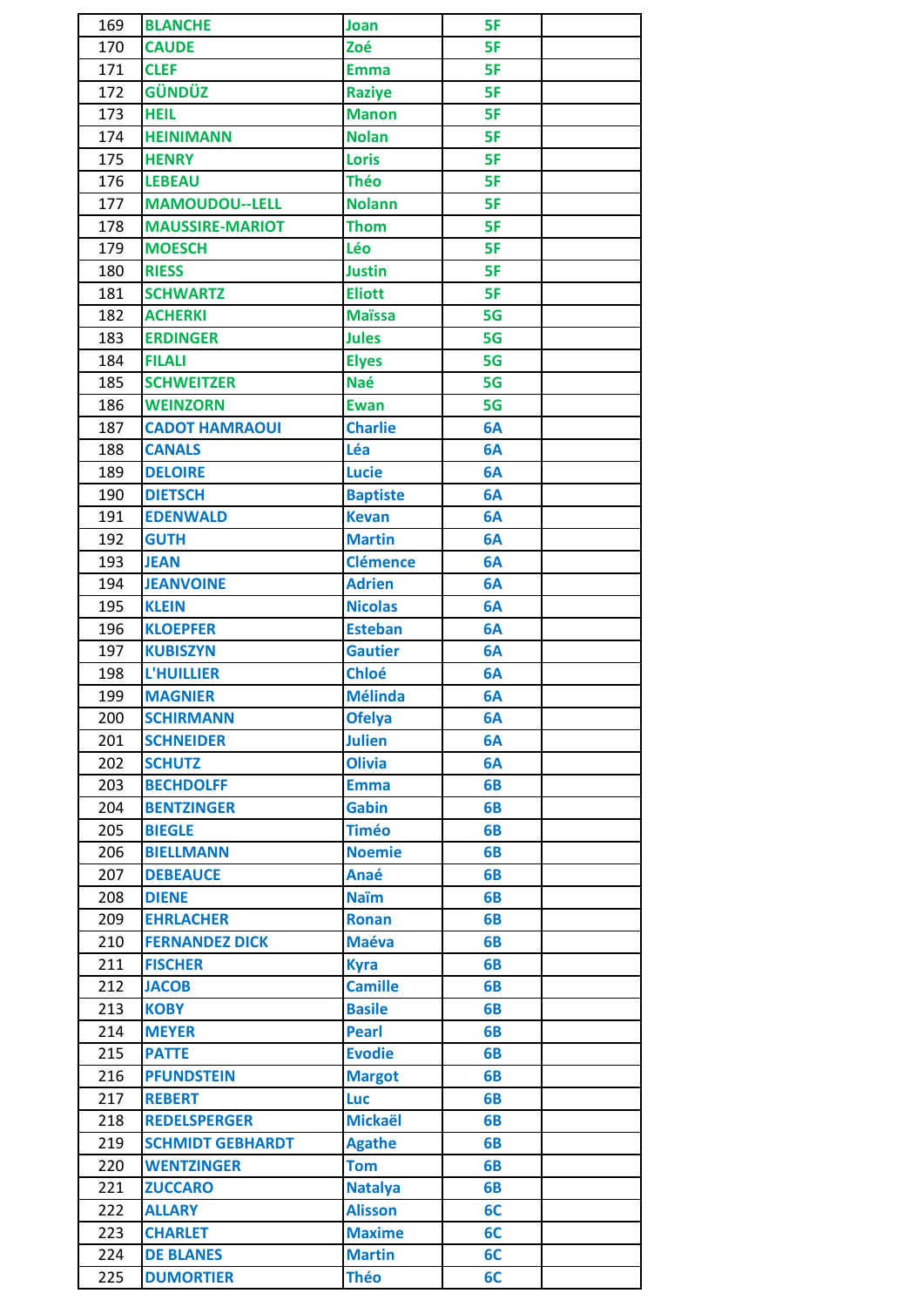| 226 | <b>EDENWALD</b>          | Anna                | 6C             |  |
|-----|--------------------------|---------------------|----------------|--|
| 227 | <b>GRIVELLE</b>          | <b>Joakim</b>       | 6C             |  |
| 228 | <b>KAYSER</b>            | <b>Anaïs</b>        | 6C             |  |
| 229 | <b>KLEIN</b>             | <b>Anaëlle</b>      | 6C             |  |
| 230 | <b>MERLE</b>             | Zoé                 | 6C             |  |
| 231 | <b>OBRECHT</b>           | <b>Camille</b>      | 6C             |  |
| 232 | <b>PANTOJA DA CRUZ</b>   | <b>Ana Carolina</b> | 6C             |  |
| 233 | <b>PIERSON</b>           | <b>Charles</b>      | 6C             |  |
| 234 | <b>ROHR</b>              | <b>Céliane</b>      | 6C             |  |
| 235 | <b>SOILIHI--CARDOT</b>   | <b>Kylian</b>       | 6C             |  |
| 236 | <b>TALBOURDET</b>        | <b>Eliana</b>       | 6C             |  |
| 237 | <b>VRABELY</b>           | <b>Romain</b>       | 6C             |  |
| 238 | <b>VUILLEMIN</b>         | <b>Victoria</b>     | 6C             |  |
| 239 | <b>BATHELOT</b>          | <b>Maxime</b>       | 6 <sub>D</sub> |  |
| 240 | <b>BAUER</b>             | <b>Sacha</b>        | 6D             |  |
| 241 | <b>BIERMANN</b>          | <b>Noah</b>         | 6 <sub>D</sub> |  |
| 242 | <b>DE SOUSA</b>          | <b>Lucas</b>        | 6 <sub>D</sub> |  |
| 243 | <b>DOLLÉ</b>             | <b>Timéo</b>        | 6 <sub>D</sub> |  |
| 244 | <b>DUPONCHEL</b>         | Louka               | 6 <sub>D</sub> |  |
| 245 | <b>FAHRNER</b>           | <b>Maïline</b>      | 6D             |  |
| 246 | <b>GIRROY</b>            | <b>Luc</b>          | 6 <sub>D</sub> |  |
| 247 | <b>GÜNDÜZ</b>            | <b>Rabia</b>        | 6 <sub>D</sub> |  |
| 248 | <b>HALET</b>             | <b>Adèle</b>        | 6 <sub>D</sub> |  |
| 249 | <b>KACZMAREK</b>         | <b>Joshua</b>       | 6 <sub>D</sub> |  |
| 250 | <b>KIENLEN</b>           | <b>Eliot</b>        | 6D             |  |
| 251 | <b>KOEBERLE</b>          | <b>Cécile</b>       | 6 <sub>D</sub> |  |
| 252 | <b>PHILIPPE</b>          | <b>Chloé</b>        | 6 <sub>D</sub> |  |
| 253 | <b>RIGGI</b>             | <b>Emerik</b>       | 6 <sub>D</sub> |  |
| 254 | <b>RISSER</b>            | <b>Kaïleena</b>     | 6 <sub>D</sub> |  |
| 255 | <b>STADELMANN</b>        | <b>Nélya</b>        | 6D             |  |
| 256 | <b>WAGNER CANTARINI</b>  | <b>Elie</b>         | 6 <sub>D</sub> |  |
| 257 | <b>WIEST</b>             | <b>Melyne</b>       | 6 <sub>D</sub> |  |
| 258 | <b>BAUMANN</b>           | <b>Valentin</b>     | 6E             |  |
| 259 | <b>CATTACIN</b>          | <b>Pauline</b>      | 6E             |  |
| 260 | <b>DUMOULIN</b>          | <b>Nathan</b>       | 6E             |  |
| 261 | <b>GOLDSTEIN</b>         | <b>Nélio</b>        | 6E             |  |
| 262 | <b>GUELI</b>             | <b>Alessia</b>      | 6E             |  |
| 263 | <b>HEGUENAUER</b>        | <b>Mahé</b>         | 6E             |  |
| 264 | <b>IGLESIAS</b>          | Léane               | 6E             |  |
| 265 | <b>ISMAIL-LAMOUCHI</b>   | <b>Sana</b>         | 6E             |  |
| 266 | <b>KLOEPFER</b>          | <b>Jules</b>        | 6E             |  |
| 267 | <b>KLOEPFER</b>          | <b>Lise</b>         | 6E             |  |
| 268 | <b>LAZARUS-STANKOVIC</b> | <b>Raphaël</b>      | 6E             |  |
| 269 | <b>LESELLIER</b>         | <b>Elouan</b>       | 6E             |  |
| 270 | <b>MARQUINE</b>          | <b>Axel</b>         | 6E             |  |
| 271 | <b>PALANGIE</b>          | <b>Sacha</b>        | 6E             |  |
| 272 | <b>RODECK</b>            | Gaétan              | 6E             |  |
| 273 | <b>ROUILLARD</b>         | Liam                | 6E             |  |
| 274 | <b>SANTIAGO</b>          | <b>Lisandro</b>     | 6E             |  |
| 275 | <b>TAINLOT</b>           | <b>Sacha</b>        | 6E             |  |
| 276 | <b>VILLEMIN</b>          | <b>Quentin</b>      | 6E             |  |
| 277 | <b>WYMANN</b>            | <b>Sarah</b>        | 6E             |  |
| 278 | <b>ZAITANI</b>           | <b>Camillia</b>     | 6E             |  |
| 279 | <b>BOILEAU</b>           | <b>Alicia</b>       | 6F             |  |
| 280 | <b>BRIERE</b>            | <b>Marie</b>        | 6F             |  |
| 281 | <b>CHUARD</b>            | <b>Arthur</b>       | 6F             |  |
| 282 | <b>DALLA RIVA</b>        | <b>Ethan</b>        | 6F             |  |
|     |                          |                     |                |  |